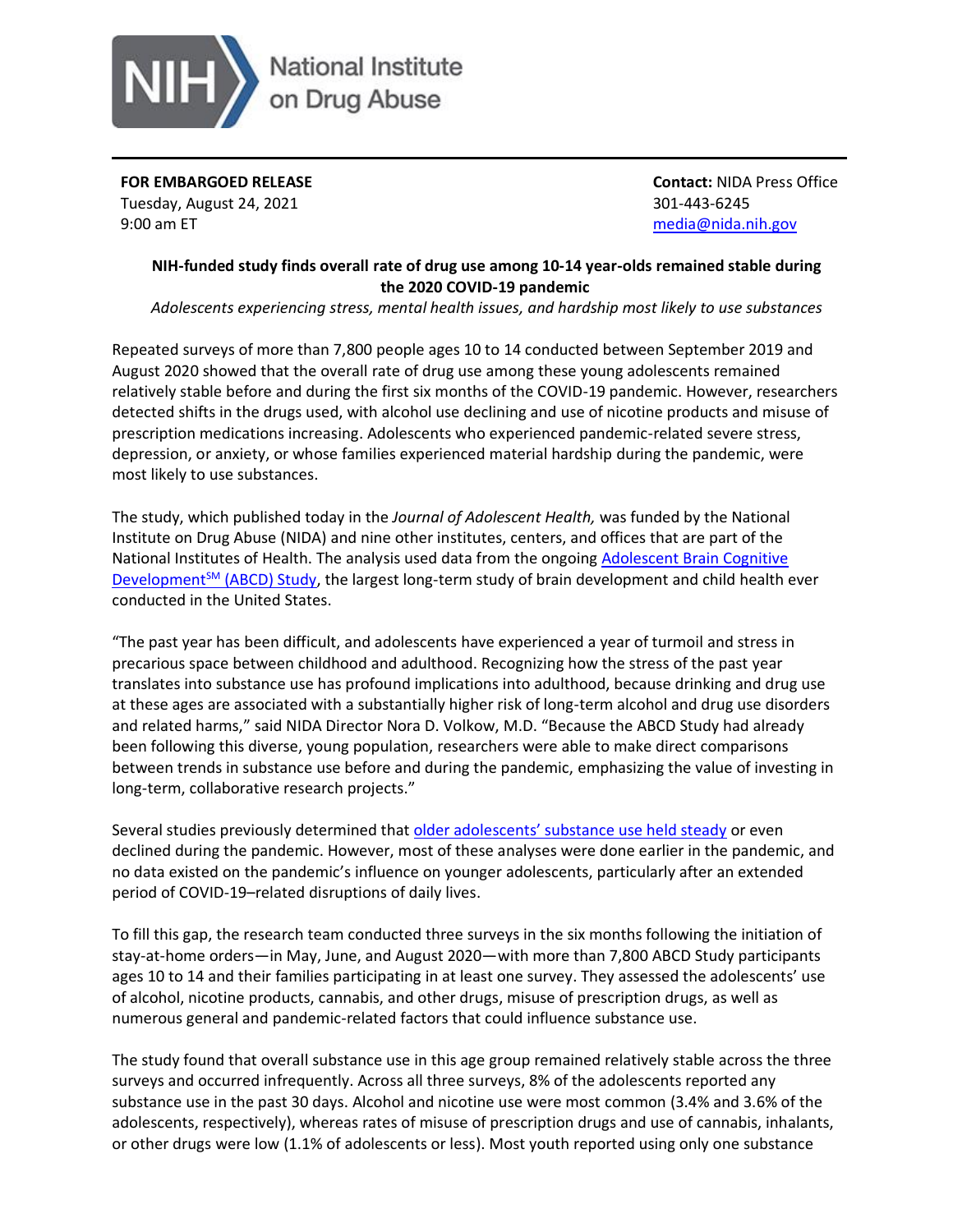and only on one to two days per month.

The researchers also found that youth stress, anxiety, and depressive symptoms were all positively associated with the use of any substance, and that several pandemic-related factors increased adolescents' likelihood of substance use. For example, youth who reported feeling "extreme" stress from the uncertainty associated with the pandemic were 2.4 times more likely to use any substance than youth who reported "very slight" stress.

For a subset of 1,079 participants, researchers were able to link assessments taken after the onset of the COVID-19 pandemic to assessments that had been completed during the months immediately before the pandemic. Importantly, for this subsample of youth, the overall rate of drug use did not increase significantly after the beginning of the pandemic compared to before the pandemic.

However, shifts occurred in the types of substances used. Alcohol use decreased, shifting from 1.9% of youth reporting alcohol use in the past 30 days in the surveys taken before the pandemic, to only 0.7% in the first survey during the pandemic. Conversely, nicotine use and prescription drug misuse increased, with 0% of youth reporting use of nicotine or misuse of prescription drugs in the past 30 days in the surveys taken before the pandemic, compared to 1.5% and 0.7% respectively in the first survey during the pandemic.

"These data suggest substance use during the pandemic was concentrated among youth from the most vulnerable families, underscoring the need to provide support to those young people and their families," said William E. Pelham, Ph.D., of the University of California, San Diego, who led the study. "But we should also look forward, beyond the 2020 data, to understand how alcohol and drug use will continue to evolve as people return to school and work. By continuing to follow these young people for five or six more years through the ABCD Study, we can help determine the pandemic's full impact on America's youth and care for their health and wellbeing."

The authors note that the study does not directly test or explain why the changes in the drugs used occurred, and additional analyses are needed to determine the mechanisms underlying these trends. Earlier findings from a different study [reported](https://www.drugabuse.gov/news-events/news-releases/2021/06/adolescent-marijuana-alcohol-use-held-steady-during-covid-19-pandemic) steady rates of substance use in older adolescents. Continued research to understand substance use trends during and following the outset of the COVID-19 pandemic are needed for all age groups and across demographics.

**Reference:** WE Pelham III, SF Tapert, MR Gonzalez, et al. [Early adolescent substance use before and](https://doi.org/10.1016/j.jadohealth.2021.06.015)  [during the COVID-19 pandemic: A longitudinal survey in the ABCD Study cohort.](https://doi.org/10.1016/j.jadohealth.2021.06.015) *Journal of Adolescent Health.* DOI: 10.1016/j.jadohealth.2021.06.015 (2021).

## ###

**About the National Institute on Drug Abuse (NIDA):** NIDA is a component of the National Institutes of Health, U.S. Department of Health and Human Services. NIDA supports most of the world's research on the health aspects of drug use and addiction. The Institute carries out a large variety of programs to inform policy, improve practice, and advance addiction science. For more information about NIDA and its programs, visit [www.nida.nih.gov.](http://www.nida.nih.gov/)

**About the National Institutes of Health (NIH):** NIH, the nation's medical research agency, includes 27 Institutes and Centers and is a component of the U.S. Department of Health and Human Services. NIH is the primary federal agency conducting and supporting basic, clinical, and translational medical research,